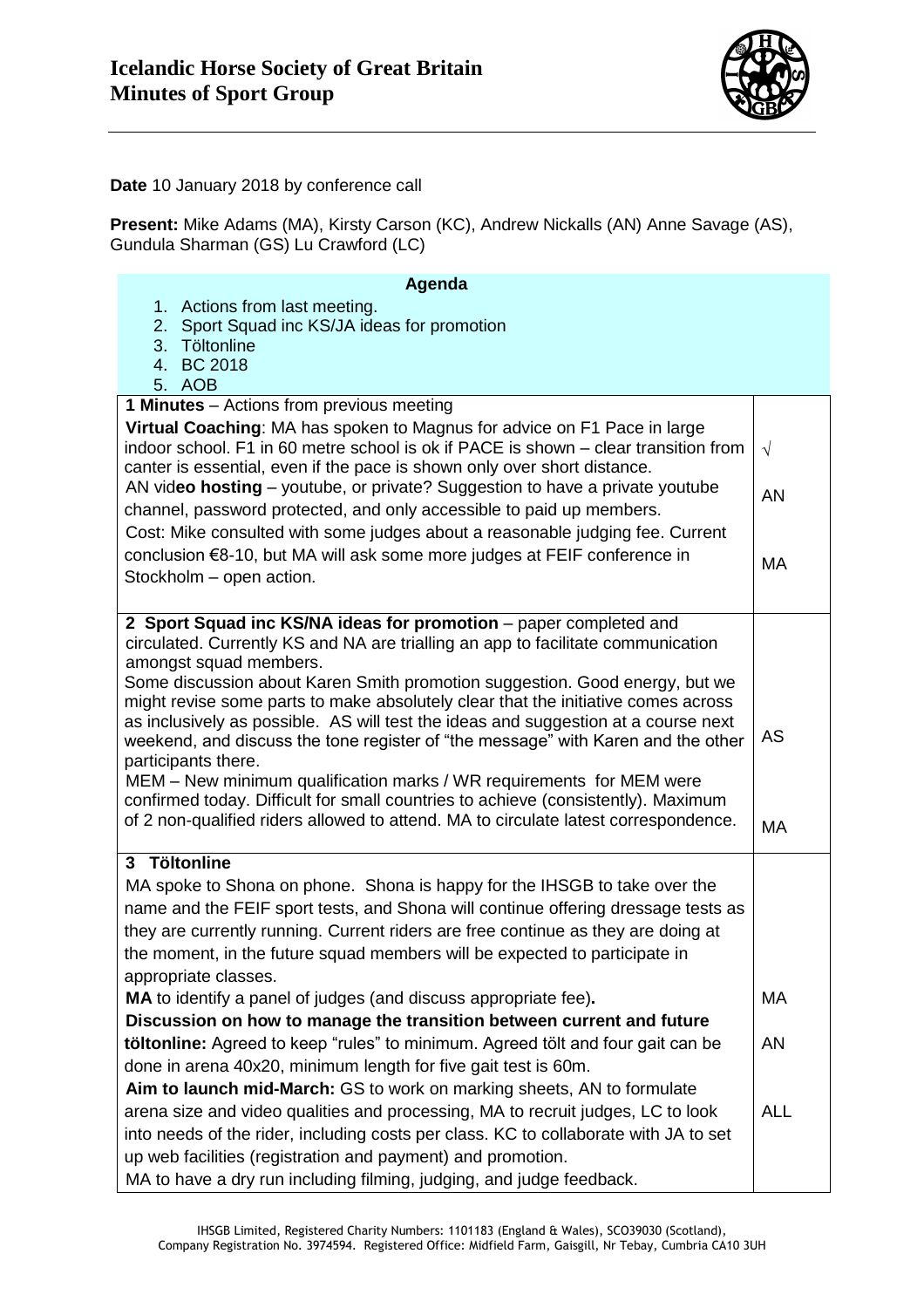

**4 BC update** – publish the date asap. Need to keep in step with the publication dates of Newsletter. 3 judges committed so far, MA still looking for 2 more to ensure WR status. **5AOCB** 

**KC** – we need a Team Leader for MEM – for Feb agenda. Organise face to face meeting at least once a year. Find date in Feb.

DONM Wed 21 Feb. 2018 whypay  $\rightarrow$  033 3443 3443 - room 17581773 - PIN 6952

GMS, 10/1/2018

## **Marketing Proposal Karen Smith, received 4 Jan 2018**

Target Sports C riders (A and B do not need the extra reminders hopefully!)

1) create a FB event of the closing date - ASAP

Submission of application deadline. Do you wish to improve your performance, skill and understanding of your Icelandic Horse's gaits?

Some more concise detail. Link to website page

2) post1 on Page Same time as Event post.

Do you wish to improve your performance, skill and understanding of your Icelandic Horse's gaits? IHSGB welcomes the submission of Horse and Rider combinations who wish to improve and further develop the gaits of their Icelandic Horse. IHSGB will help members by:

• Assisting with setting realistic goals

- Assisting with setting a training plan: 6 months, 12 months
- Offering support an open line to discuss all aspects of concerns.
- Offering support in management of horse for competition.

Read more at (link direct to squad page)

2a) Group Page. Post linked to official Page post (probably easiest by sharing). Aim is to advertise the post on the Group Page (ie not to create a new post on the Group). This will over time bring those interested in improving their horses off the Group Page onto the official page

2b) update the Event post as this will push a notification to those interested

3) post2 Reminder post (Repetition brings focus to those who forgot due to work responsibilities). W/c 8th Jan

IHSGB welcomes the submission of Horse and Rider combinations who wish to improve and further develop the gaits of their Icelandic Horse. Do you wish to improve your performance, skill and understanding of your Icelandic Horse? IHSGB will help members who wish to further their development, with support to improve performance, understanding and knowledge.

- Members will submit a performance record
- Members of the squad will have access to an online discussion group
- . IHSGB will assist with setting realistic goals
- IHSGB will assist with setting a training plan: 6 months, 12 months